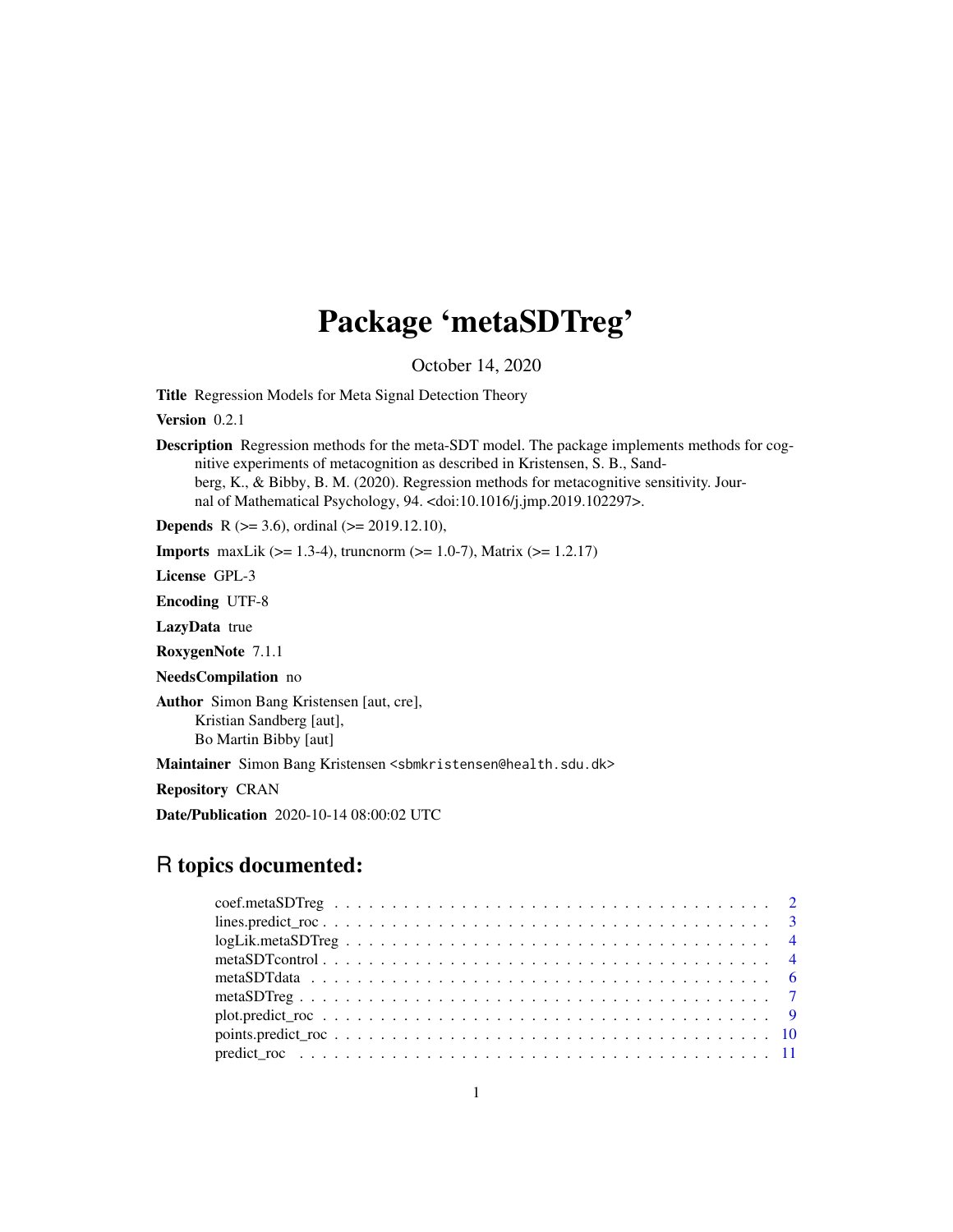#### <span id="page-1-0"></span>2 coef.metaSDTreg

| 19 |
|----|
|    |
|    |
|    |
|    |
|    |
|    |
|    |
|    |
|    |
|    |
|    |

coef.metaSDTreg *Coefficients method for metaSDTreg*

#### Description

Coefficients method for metaSDTreg

#### Usage

## S3 method for class 'metaSDTreg' coef(object, ...)

#### Arguments

| object   | An object of class metaSDTreg. |
|----------|--------------------------------|
| $\cdots$ | For future methods.            |

#### Value

A named vector of parameter estimates.

```
## Declare simulated data as metaSDTdata
metadata <- metaSDTdata(simMetaData, type1='resp', type2='conf', signal='S')
## Fit model to subset of data
fit <- metaSDTreg(A ~ signal,
           data=metadata,
           subset = m \le 20)
coef(fit)
```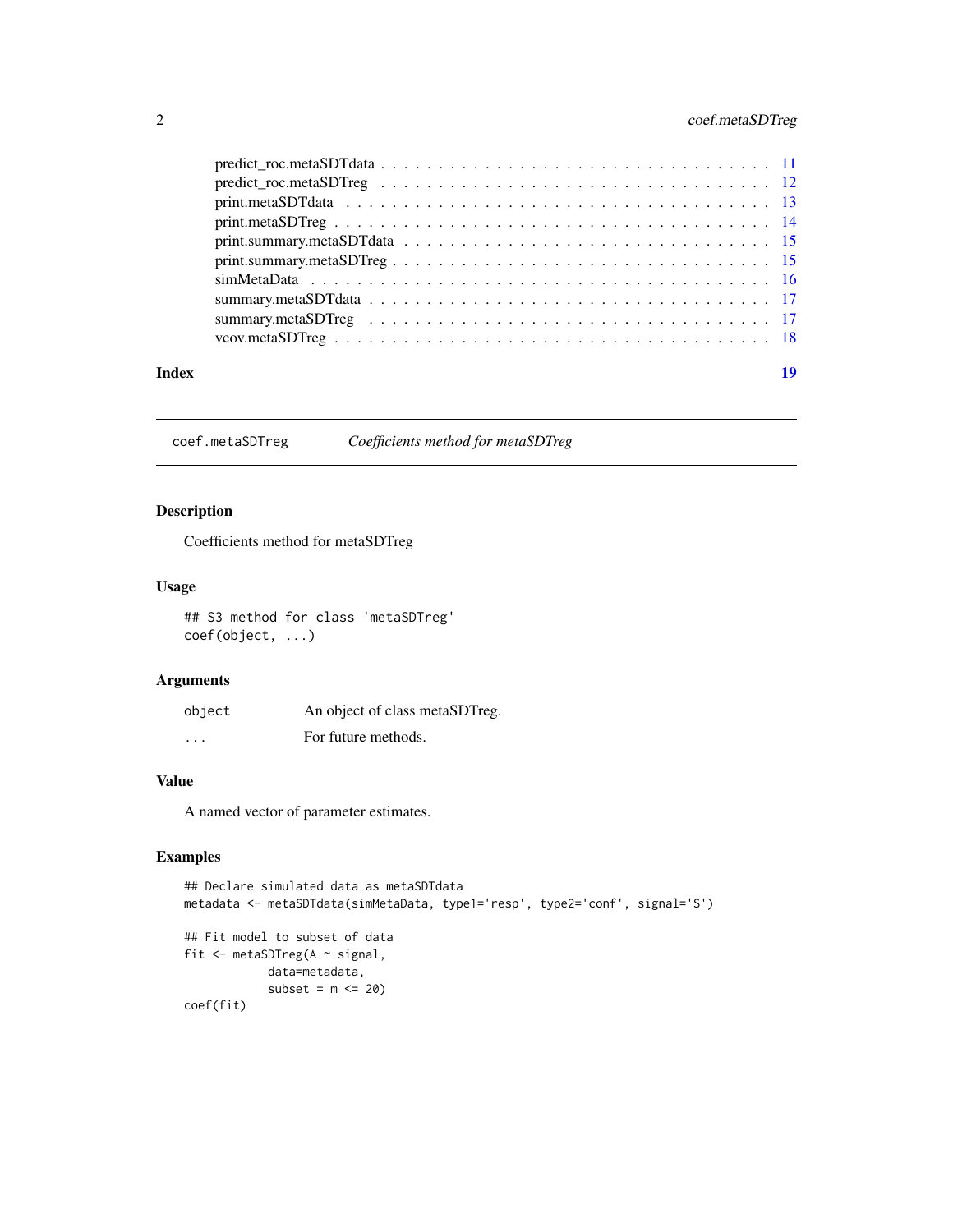<span id="page-2-0"></span>Plot lines method for objects of class 'predict\_roc'.

#### Usage

```
## S3 method for class 'predict_roc'
lines(x, thr = seq(-10, 10, length = 1000), ...)
```
#### Arguments

|                         | A 'predict roc' object to plot.                                                                                                     |
|-------------------------|-------------------------------------------------------------------------------------------------------------------------------------|
| thr                     | The sequence of thresholds parametrising the ROC curve, if this is a function.<br>Default to a length 1000 sequence from -10 to 10. |
| $\cdot$ $\cdot$ $\cdot$ | Additional arguments passed to lines.                                                                                               |

#### Value

Invisible.

```
## Declare simulated data as metaSDTdata
metadata <- metaSDTdata(simMetaData, type1='resp', type2='conf', signal='S')
## Fit model to subset of data
fit <- metaSDTreg(A ~ signal,
            data=metadata,
            subset = m \le 20## Plot observed type 1 ROC points
plot(predict\_roc(metadata, type = '1'), xlim = 0:1, ylim = 0:1)
```

```
## Add Model-predicted ROC curve (estimated from subset of data)
lines(predict_roc(fit, type = '1'))
```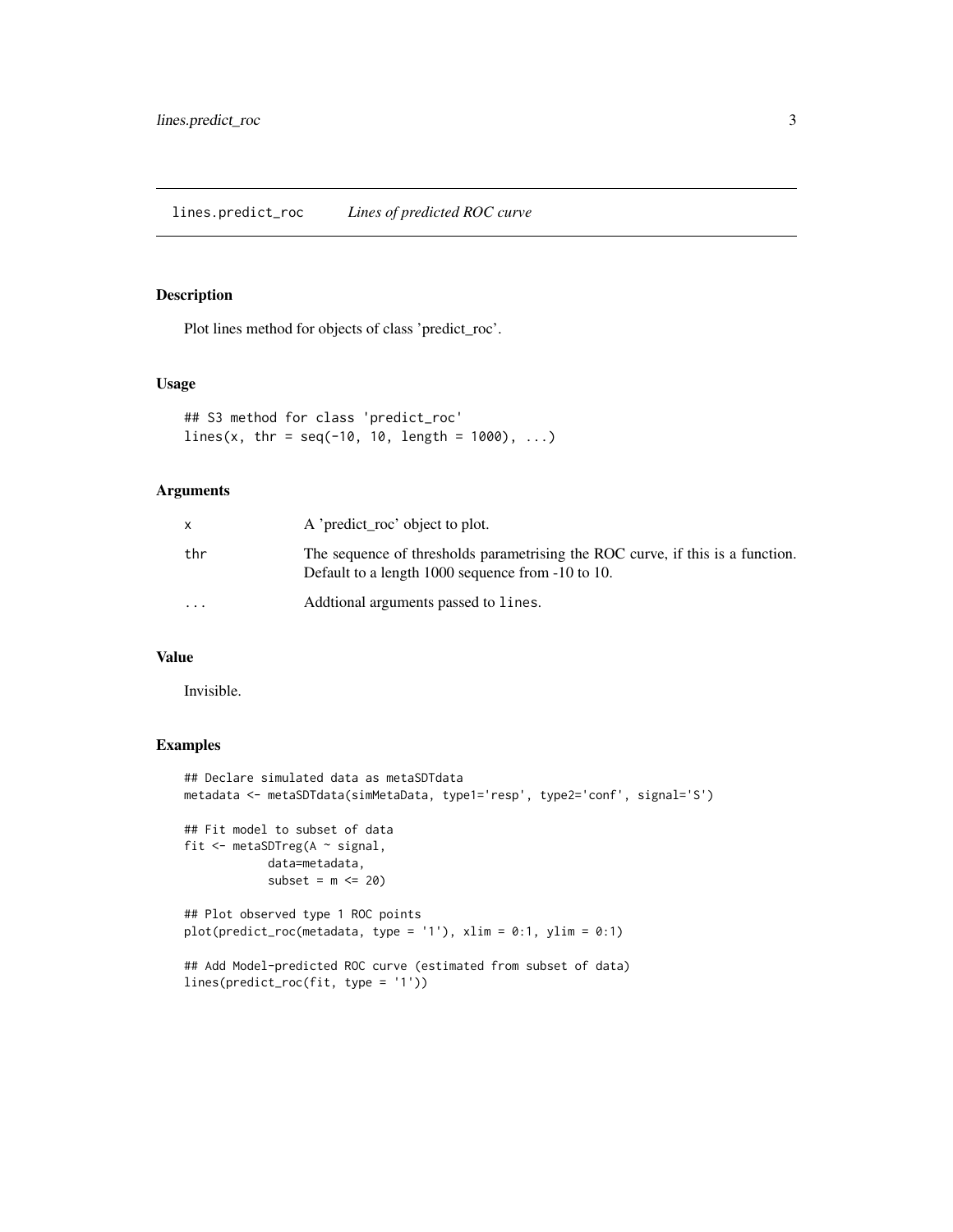<span id="page-3-0"></span>Extract the log-likelihood from a metaSDTreg object.

#### Usage

```
## S3 method for class 'metaSDTreg'
logLik(object, ...)
```
#### Arguments

| object   | Object of class 'metaSDTreg'. |
|----------|-------------------------------|
| $\cdots$ | For further methods.          |

#### Value

Numeric, the likelihood at the maximum found by the optimisation procedure.

#### Examples

```
## Declare simulated data as metaSDTdata
metadata <- metaSDTdata(simMetaData, type1='resp', type2='conf', signal='S')
## Fit model to subset of data
fit <- metaSDTreg(A ~ signal,
           data=metadata,
            subset = m \le 20logLik(fit)
```
<span id="page-3-1"></span>metaSDTcontrol *Control for metaSDTreg*

#### Description

Control function for metaSDTreg. The function allows passing arguments to the maxLik and clm procedure used for optimisation and starting values, respectively.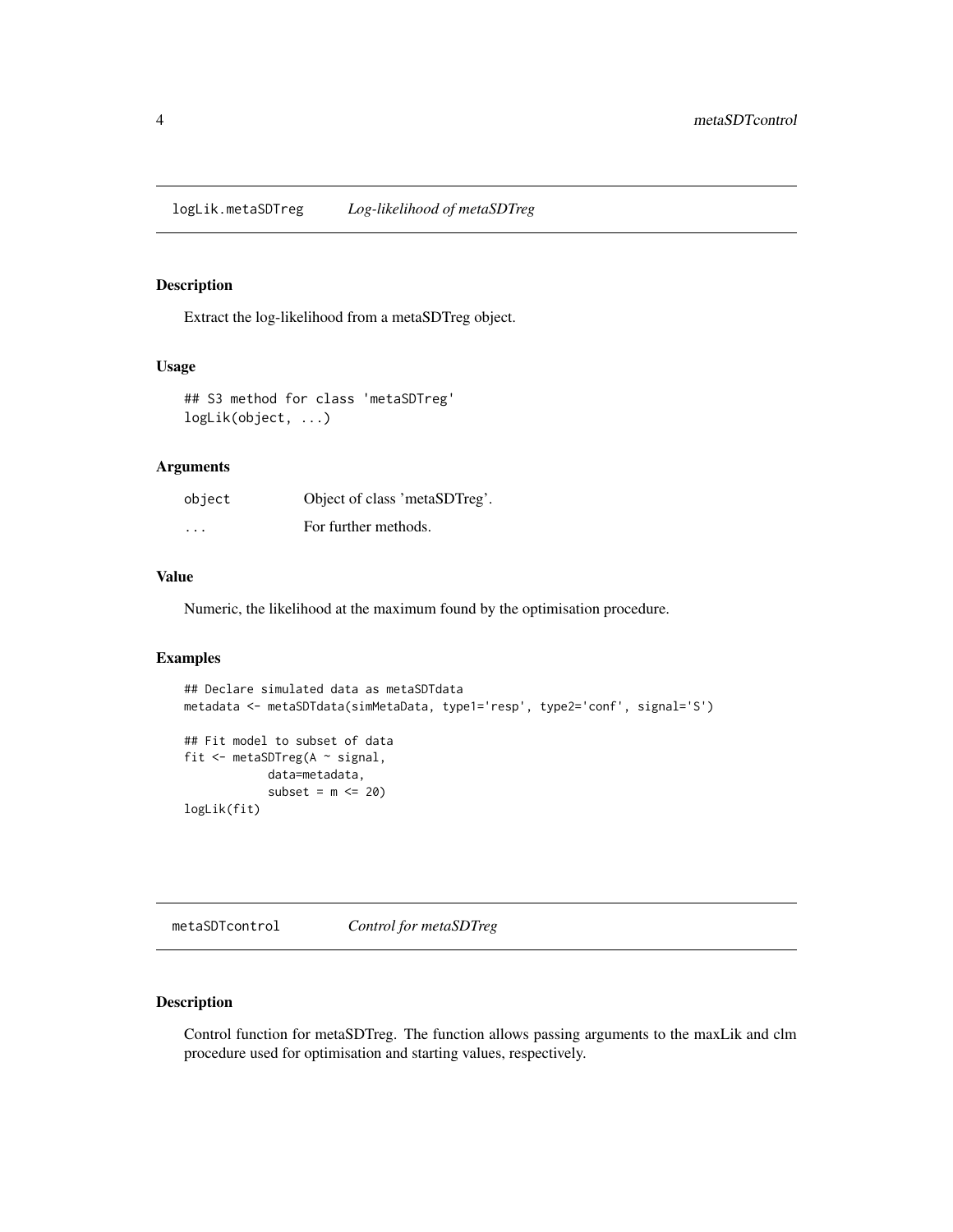#### <span id="page-4-0"></span>metaSDTcontrol 5

#### Usage

```
metaSDTcontrol(
 meth = "BFGS",start.vals = NULL,
  hessianMeth = TRUE,
  returnMaxLik = FALSE,
  loglikUse = c("R", "C++"),
  scoreFun = FALSE,
  c.maxLik = list(),cclm = list(maxIter = 1000, maxModIter = 20),...
\mathcal{L}
```
#### Arguments

| meth         | Method used by maxLik to perform maximisation, which must support con-<br>strained optimisation, see maxLik. Defaults to 'BFGS'.                                                                                                                                                                                                                                                  |
|--------------|-----------------------------------------------------------------------------------------------------------------------------------------------------------------------------------------------------------------------------------------------------------------------------------------------------------------------------------------------------------------------------------|
| start.vals   | Starting values for the maximisation algorithm. Any NA entries will be set to<br>zero. Defaults to NULL, in which case starting values will be obtained from the<br>partial proportional odds model as implemented in the package ordinal using<br>clm.                                                                                                                           |
| hessianMeth  | Method to compute the Hessian of the optimisation. Passed to the argument<br>$finalHessian in maxList.$                                                                                                                                                                                                                                                                           |
| returnMaxLik | Should the function return the fit object from maxLik rather that the metaSDTreg<br>object? Defaults to FALSE.                                                                                                                                                                                                                                                                    |
| loglikUse    | For testing purposes. The C++ option is not presently included. Should the<br>procedure use the log-likelihood implemented in R (default), or that in $C++?$<br>Option will be dropped in future versions.                                                                                                                                                                        |
| scoreFun     | For testing purposes. Should the optimisation procedure use the analytic score<br>function? If FALSE (and 'meth' relies on gradients) numerical methods are<br>used. Presently, only numerical methods are implemented. Defaults to FALSE.<br>Option default may change in future versions.                                                                                       |
| c.maxLik     | A list that is passed to the 'MaxControl' object in maxLik. The list should<br>contain control arguments to be passed to the maximisation method used by<br>maxLik (the default being maxBFGS). In particular, 'iterlim' is the number of<br>iterations (default 200) and a larger number of 'printlevel' (default 0) prints more<br>information from the maximisation procedure. |
| c.c.         | A list that is passed to clm.control containing controls to be used by clm. The<br>clm is used to determine starting values. By default, maxIter is set to 1000 and<br>maxModIter is set to 20.                                                                                                                                                                                   |
| $\cdots$     | For future methods.                                                                                                                                                                                                                                                                                                                                                               |

#### Value

A list of class 'metaSDTcontrol' containing the control arguments.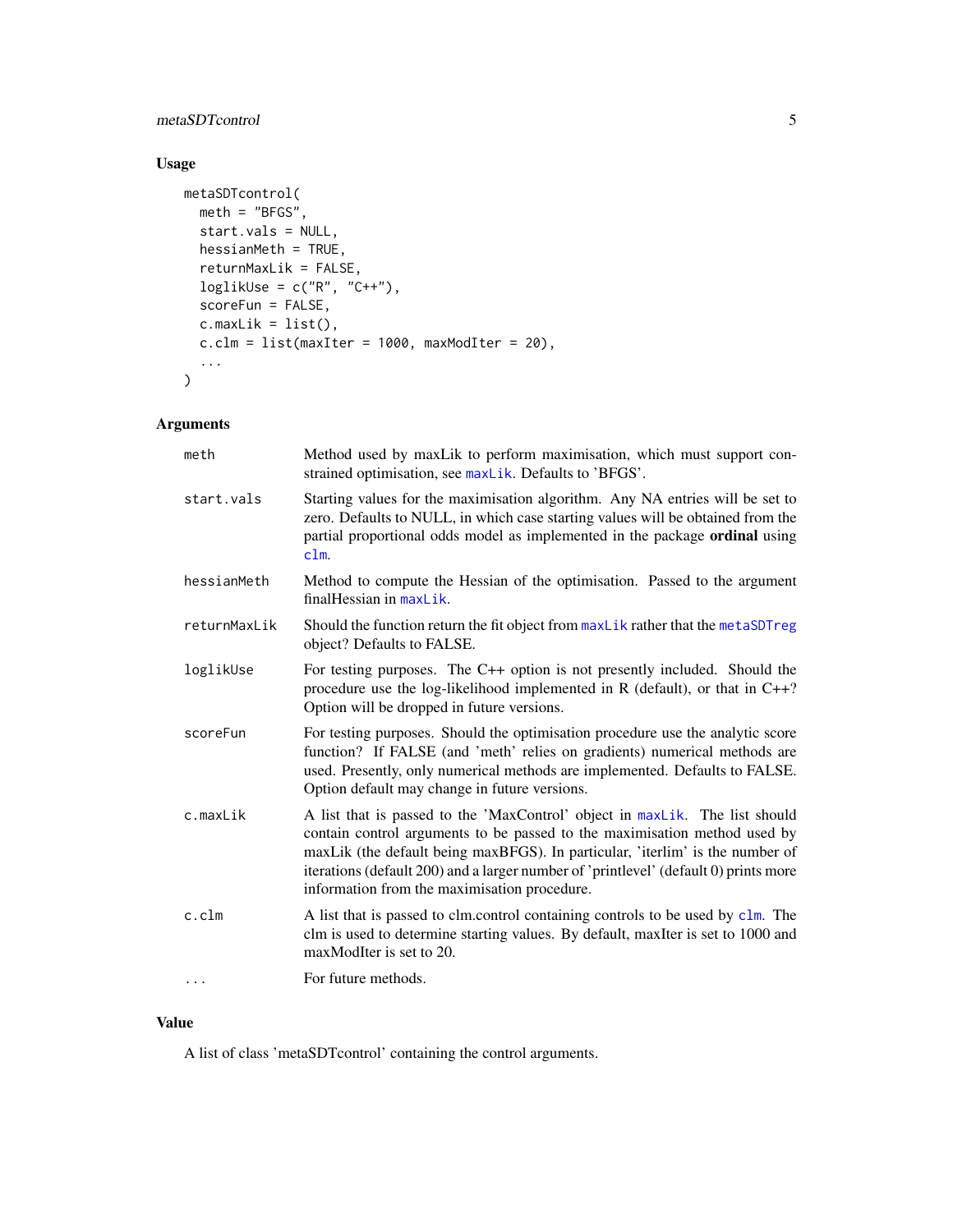#### Examples

names(metaSDTcontrol())

<span id="page-5-1"></span>metaSDTdata *Construct metaSDTdata*

#### Description

Constructor function for a metaSDTdata object.

#### Usage

```
metaSDTdata(data, type1, type2, signal)
```
#### Arguments

| data   | Data frame to be converted. Data should be in long format with one row corre-<br>sponding to a single response.                                                 |
|--------|-----------------------------------------------------------------------------------------------------------------------------------------------------------------|
| type1  | A string naming the variable containing the type 1 response, which should be an<br>ordered factor with two levels where the first level corresponds to 'noise'. |
| type2  | A string naming the variable containing the ordinal type 2 response, which<br>should be an ordered factor.                                                      |
| signal | A string naming the variable containing the signal.                                                                                                             |

#### Details

If type1 or type 2 is not an ordered factor, the function returns a warning. The function constructs a data frame containing variables named c('type1','type2','A','signal') along with any other variable in 'data' that is not given as an argument to the function. Because of this a warning is issued when the names c('type1','type2','A','signal') are present in 'data'.

#### Value

A data object of class 'metaSDTdata'. This has attributes 'L', the number of levels in the ordinal type 2 rating, and 'K' which is two times L (the number of levels of the ordinal variable 'A').

#### Examples

```
metadata <- metaSDTdata(simMetaData, type1='resp', type2='conf', signal='S')
```
summary(metadata) summary.data.frame(metadata)

<span id="page-5-0"></span>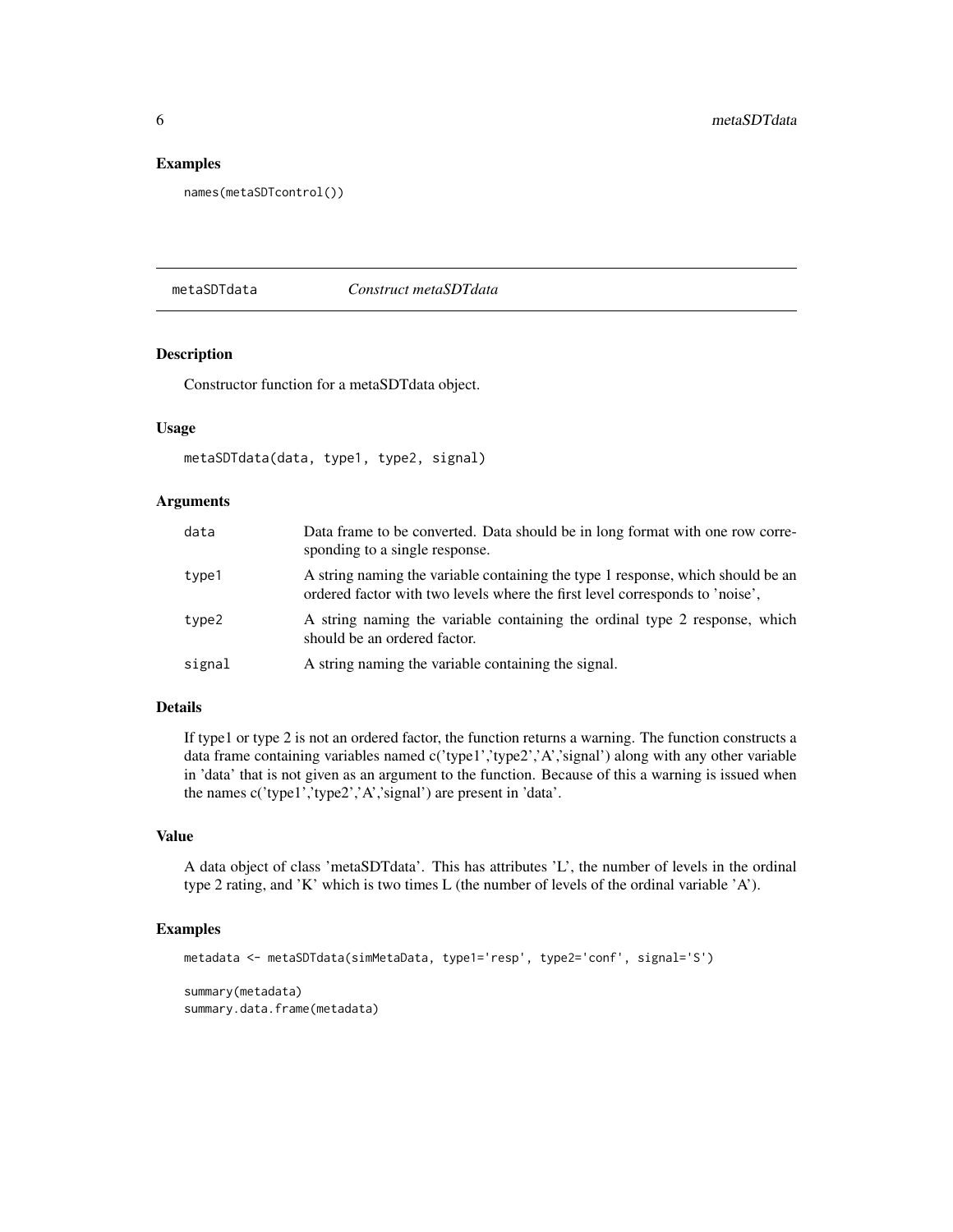<span id="page-6-1"></span><span id="page-6-0"></span>

Fit the meta SDT regression model.

#### Usage

```
metaSDTreg(
  formula,
  data,
  subset,
  na.action = na.fail,
  control = metaSDTcontrol()
)
```
#### Arguments

| formula   | Formula specifying the regression model. Presently, the left-hand side should<br>be the ordinal variable A, while the right-hand side must contain the signal vari-<br>able from the metaSDT data object. Note that the variable 'signal' has a special<br>interpretation in the model, see 'Details' below. |
|-----------|--------------------------------------------------------------------------------------------------------------------------------------------------------------------------------------------------------------------------------------------------------------------------------------------------------------|
| data      | Data frame to fit the model on. Should be declared as metaSDT data using the<br>metaSDTdata function.                                                                                                                                                                                                        |
| subset    | Optional argument specifying a subset of the data to be used. A logical state-<br>ment, which is evaluated in 'data'. Only rows with TRUE are used in the analy-<br>S <sub>is</sub> .                                                                                                                        |
| na.action | Method for handling missing values, see nation. Default is naileal which stops<br>the function with an error in the presence of missing values among variables<br>entering 'formula'.                                                                                                                        |
| control   | Optimisation control, see metaSDTcontrol.                                                                                                                                                                                                                                                                    |

#### Details

The input data frame should be of class 'metaSDTdata' as constructed by the function [metaSDTdata](#page-5-1). This will contain a variable, 'signal' which presently must be included on the right-hand side of the formula. The left hand side must be the ordinal variable 'A' also contained in the metaSDTdata object. The 'signal' variable has a special interpretation as its coefficients are the signal sensitivities (type 1 d-prime and the two response specific type 2 sensitivities meta-d-prime). Presently all other variables, as determined by all.vars(update(formula, . ~ . -signal)), enter proportionally in the model, i.e. they share cofficients across response scale levels. See Kristensen & al. (2020) for details. This can be written formally as follows (in the notation of Kristensen & al.  $(2020)$ ):

 $V_{\mathcal{N}}=V_{\mathcal{S}}=V,$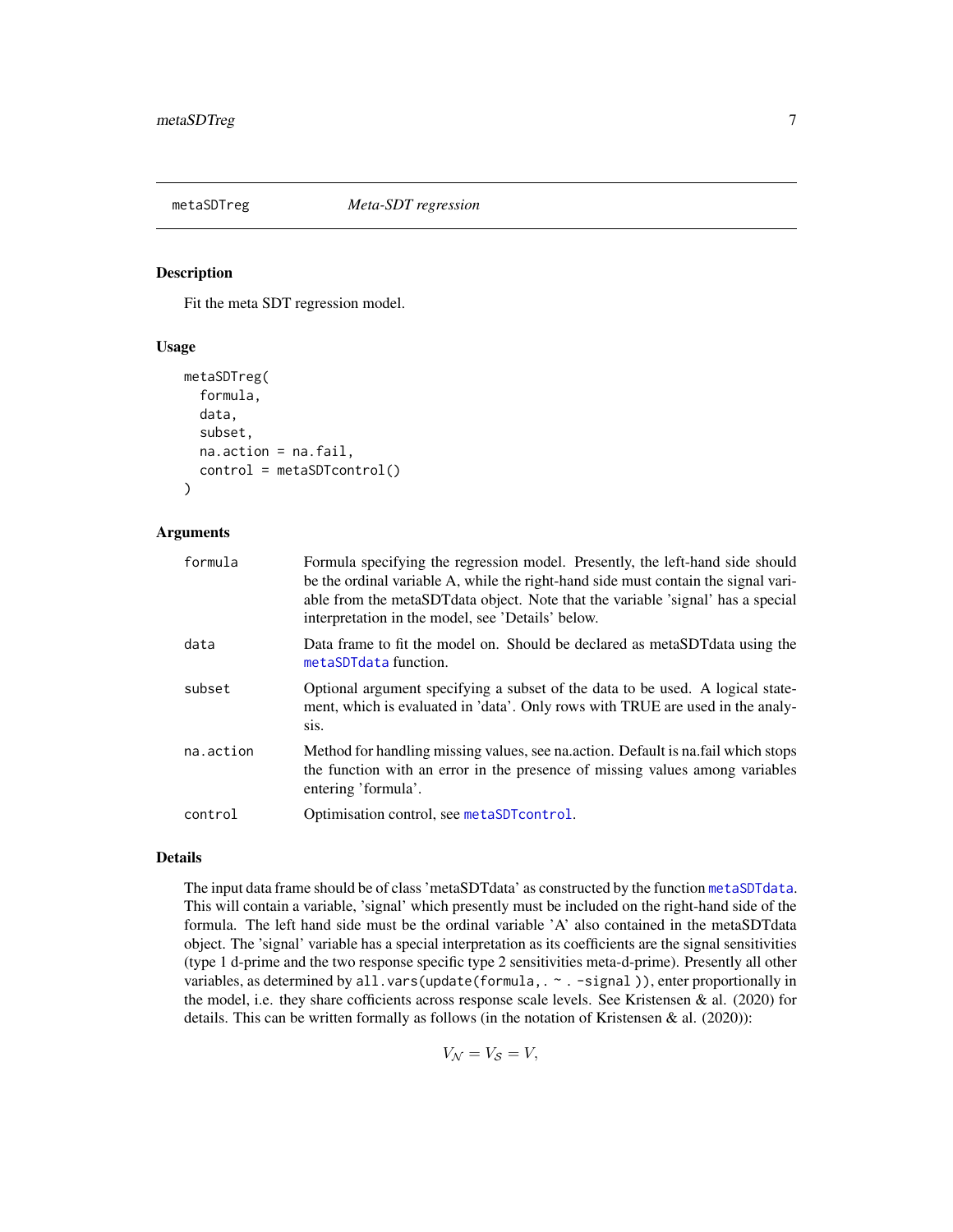and  $\beta_N$ ,  $\beta_S$  and  $\beta$  agree on all but the first entrance which is the signal sensitivities  $d_{math}$  $d_{mathals}$  and d, respectively. Note that 'formula' specifies the mean of the latent variables and not the threshold model. Accordingly, attemps to remove the intercept in 'formula' will be ignored with a warning. The function fails when the left-hand side of 'formula' is not the ordinal variable 'A' and when 'data' is not a 'metaSDTdata' object. Future versions may be less defensive and simply issue a warning in these cases. Note that constrained optimisation is used to maximise the likelihood under ordinality of the thresholds. The variance-covariance matrix is not adjusted following the constrained estimation, cf. documentation of [maxLik](#page-0-0). When interpreting results from summary.metaSDTreg() care should be taken regarding the z-testor and associated p-value for threshold parameters, as the distribution of the statistic depends on the null hypothesis which will only be reasonable under special circumstances as in other types of ordinal models.

#### Value

An object of class 'metaSDTreg'. This is a list object containing,

- logLik: The log likelihood after optimisation.
- coefficients: Estimated coefficients.
- vcov: Variance-covariance matrix of the maxLik object.
- call: The call issued to metaSDTreg.
- na.act: The NA action.

#### References

Kristensen, S. B., Sandberg, K., & Bibby, B. M. (2020). Regression methods for metacognitive sensitivity. Journal of Mathematical Psychology, 94. <doi:10.1016/j.jmp.2019.102297>.

```
## Declare simulated data as metaSDTdata
metadata <- metaSDTdata(simMetaData, type1='resp', type2='conf', signal='S')
## Fit function to data of first 20 replications per subject
fit_sub <- metaSDTreg(A ~ signal,
                      data=metadata,
                      subset = m \le 20)
summary(fit_sub)
## Fit model to estimate thresholds and sensitivities
fit <- metaSDTreg(A ~ signal,
            data=metadata)
## True values are
## c(tau.n.2=-0.5, tau.n.1=-0.2, theta=0,
## tau.s.1=0.8, tau.s.2=1, d.n=0.5, d=1, d.s=0.75)
coef(fit)
```
<span id="page-7-0"></span>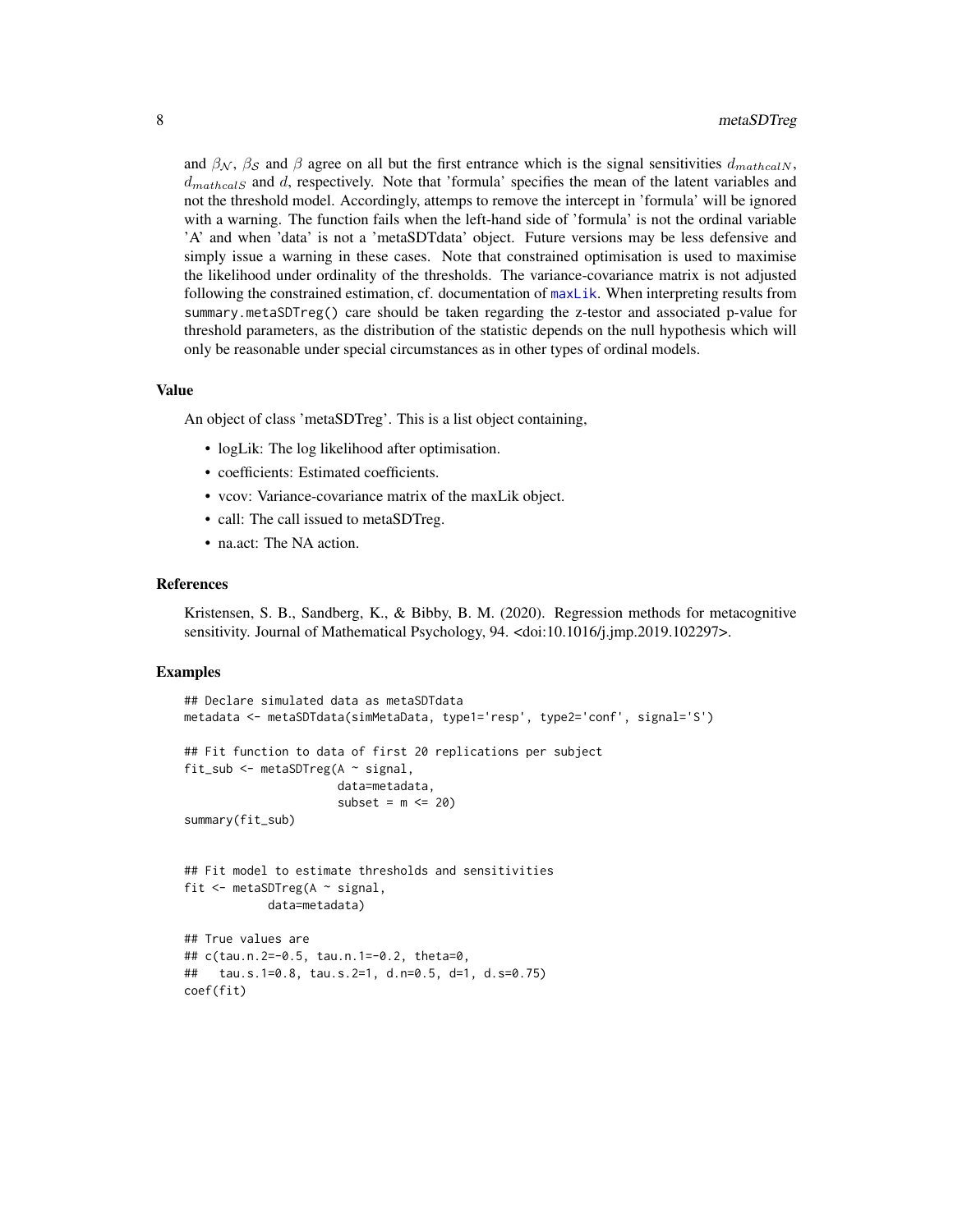<span id="page-8-0"></span>Plot method for objects of class 'predict\_roc'.

#### Usage

```
## S3 method for class 'predict_roc'
plot(x, thr = seq(-10, 10, length = 1000), rline = TRUE, ...)
```
#### Arguments

| X         | A 'predict_roc' object to plot.                                                                                                     |
|-----------|-------------------------------------------------------------------------------------------------------------------------------------|
| thr       | The sequence of thresholds parametrising the ROC curve, if this is a function.<br>Default to a length 1000 sequence from -10 to 10. |
| rline     | Logical, should the line of random discrimination be added to the plot? Defaults<br>to TRUE.                                        |
| $\ddotsc$ | Additional arguments passed to plot.                                                                                                |

#### Details

If neither 'xlab' nor 'ylab' is passed to plot the function supplies default x- and y-axis labels based on the type of ROC curve.

#### Value

Invisible.

```
## Declare simulated data as metaSDTdata
metadata <- metaSDTdata(simMetaData, type1='resp', type2='conf', signal='S')
## Fit model to subset of data
fit <- metaSDTreg(A ~ signal,
            data=metadata,
            subset = m \le 20## Model-predicted signal-specific ROC curve
signalROC <- predict_roc(fit, type = 's')
plot(signalROC, type = 'l')
```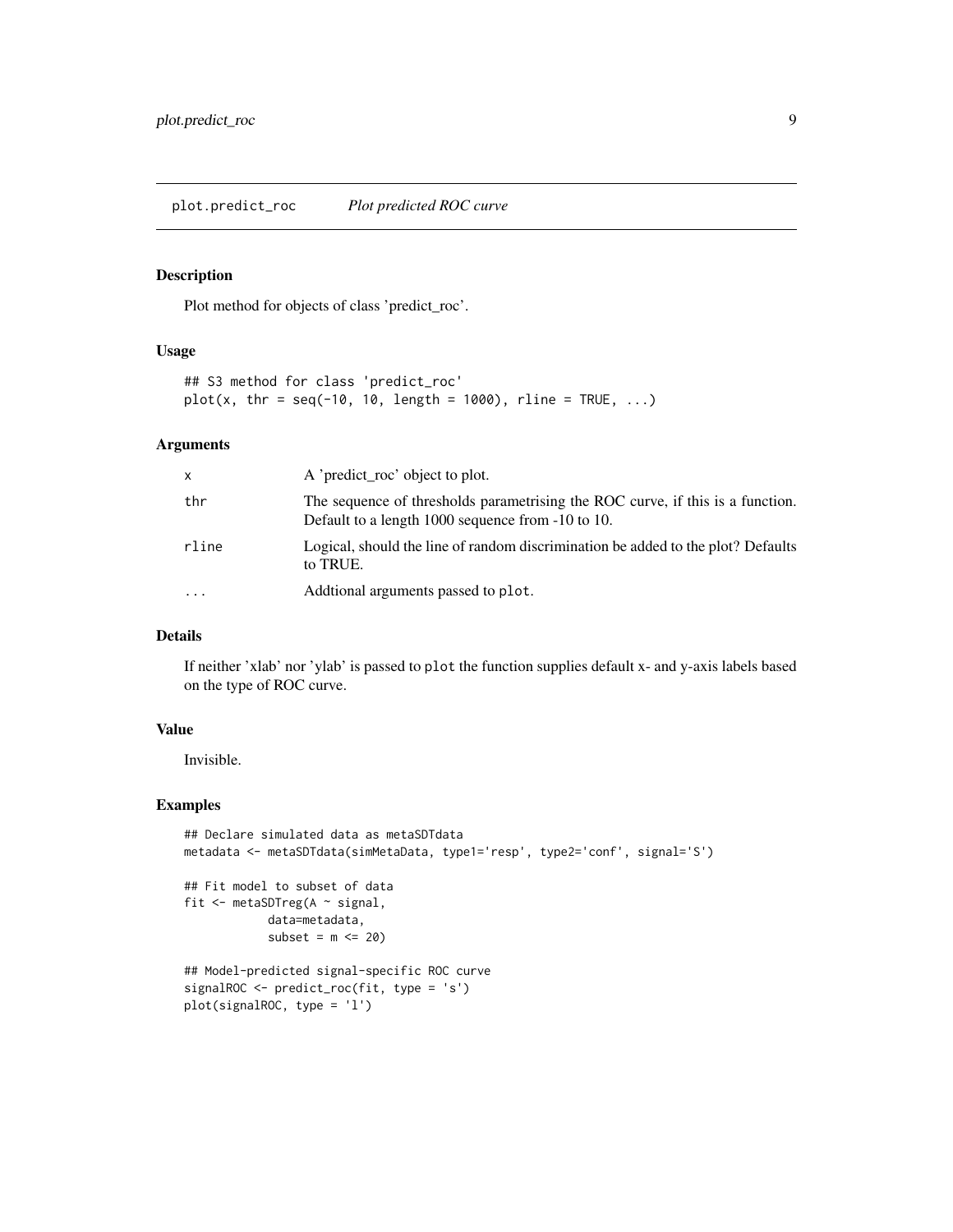<span id="page-9-0"></span>points.predict\_roc *Points from predicted ROC curve*

#### Description

Plot points method for objects of class 'predict\_roc'.

#### Usage

```
## S3 method for class 'predict_roc'
points(x, thr = seq(-10, 10, length = 1000), ...)
```
#### Arguments

|                         | A 'predict_roc' object to plot.                                                                                                     |
|-------------------------|-------------------------------------------------------------------------------------------------------------------------------------|
| thr                     | The sequence of thresholds parametrising the ROC curve, if this is a function.<br>Default to a length 1000 sequence from -10 to 10. |
| $\cdot$ $\cdot$ $\cdot$ | Additional arguments passed to lines.                                                                                               |

#### Value

Invisible.

points(predict\_roc(fit, type = '1'))

```
## Declare simulated data as metaSDTdata
metadata <- metaSDTdata(simMetaData, type1='resp', type2='conf', signal='S')
## Fit model to subset of data
fit <- metaSDTreg(A ~ signal,
            data=metadata,
            subset = m \le 20## Plot observed type 1 ROC points
plot(predict_roc(metadata, type = '1'), xlim = 0:1, ylim = 0:1, pch = 'x')
## Add Model-predicted ROC curve (estimated from subset of data)
```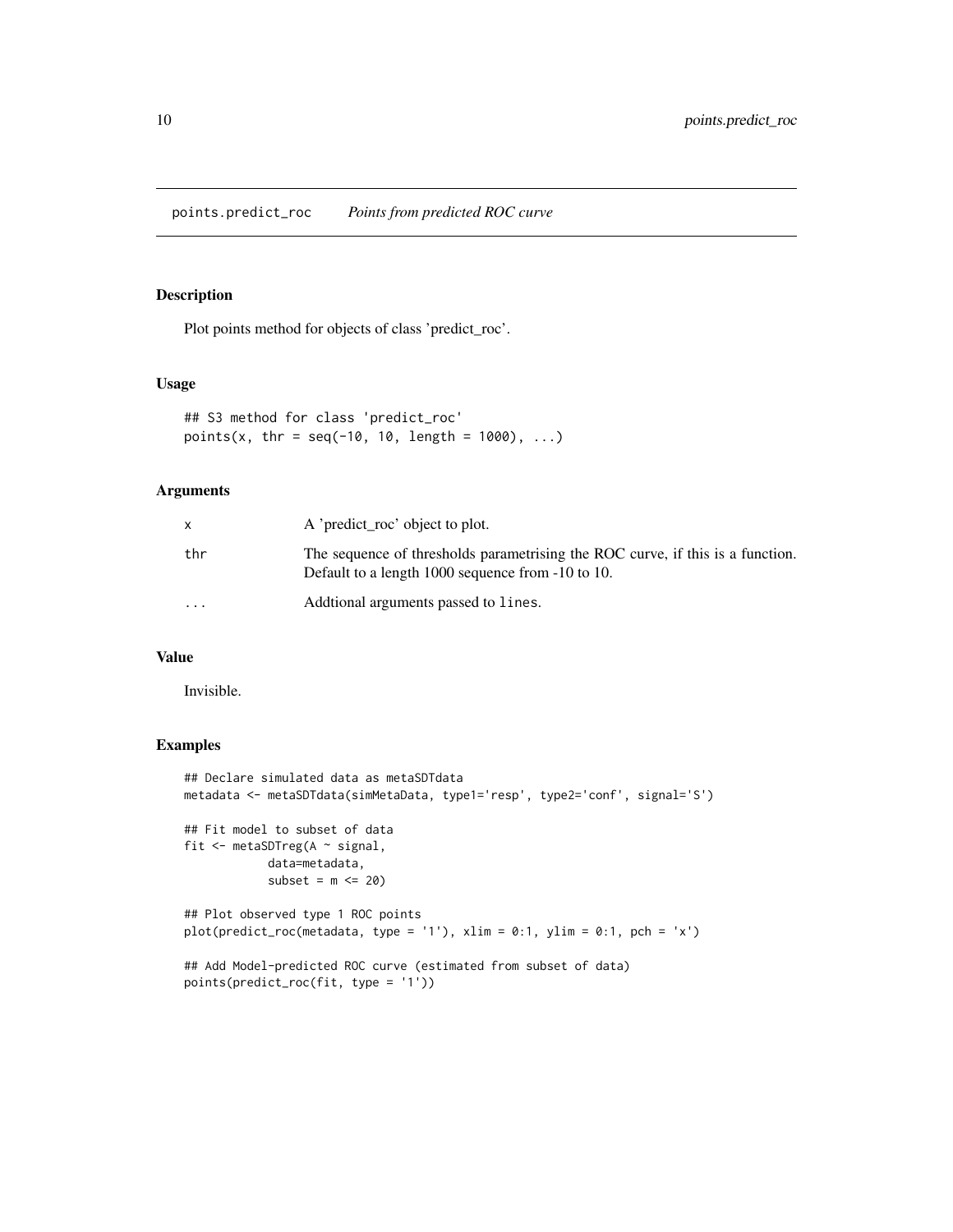<span id="page-10-0"></span>

Predict ROC curve from signal detection theory model.

#### Usage

```
predict_roc(object, ...)
```
#### Arguments

| object                  | Signal detection theory model.       |
|-------------------------|--------------------------------------|
| $\cdot$ $\cdot$ $\cdot$ | Further arguments passed to methods. |

#### Value

An object of class 'predict\_roc'.

#### See Also

[predict\\_roc.metaSDTreg](#page-11-1), [predict\\_roc.metaSDTdata](#page-10-1).

```
predict_roc.metaSDTdata
```
*Observed ROC points*

#### Description

The observed points of the ROC curve from a 'metaSDTdata' object.

#### Usage

```
## S3 method for class 'metaSDTdata'
predict\_roc(object, type = c("1", "n", "s"), so = 0, s1 = 1, ...)
```

| object     | A 'metaSDTdata' object from which to calculate observed ROC points.                                                                                                                        |
|------------|--------------------------------------------------------------------------------------------------------------------------------------------------------------------------------------------|
| type       | The type of ROC curve to predict. A character string, where '1' requests the<br>type 1 ROC curve, 'n' requests the type 2 noise-specific and 's' the type 2 signal-<br>specific ROC curve. |
| s0         | Numeric, the value of object\$signal to regard as 'noise'. Defaults to 0.                                                                                                                  |
| s1         | Numeric, the value of object \$signal to regard as 'signal'. Defaults to 1.                                                                                                                |
| $\ddots$ . | For future methods                                                                                                                                                                         |
|            |                                                                                                                                                                                            |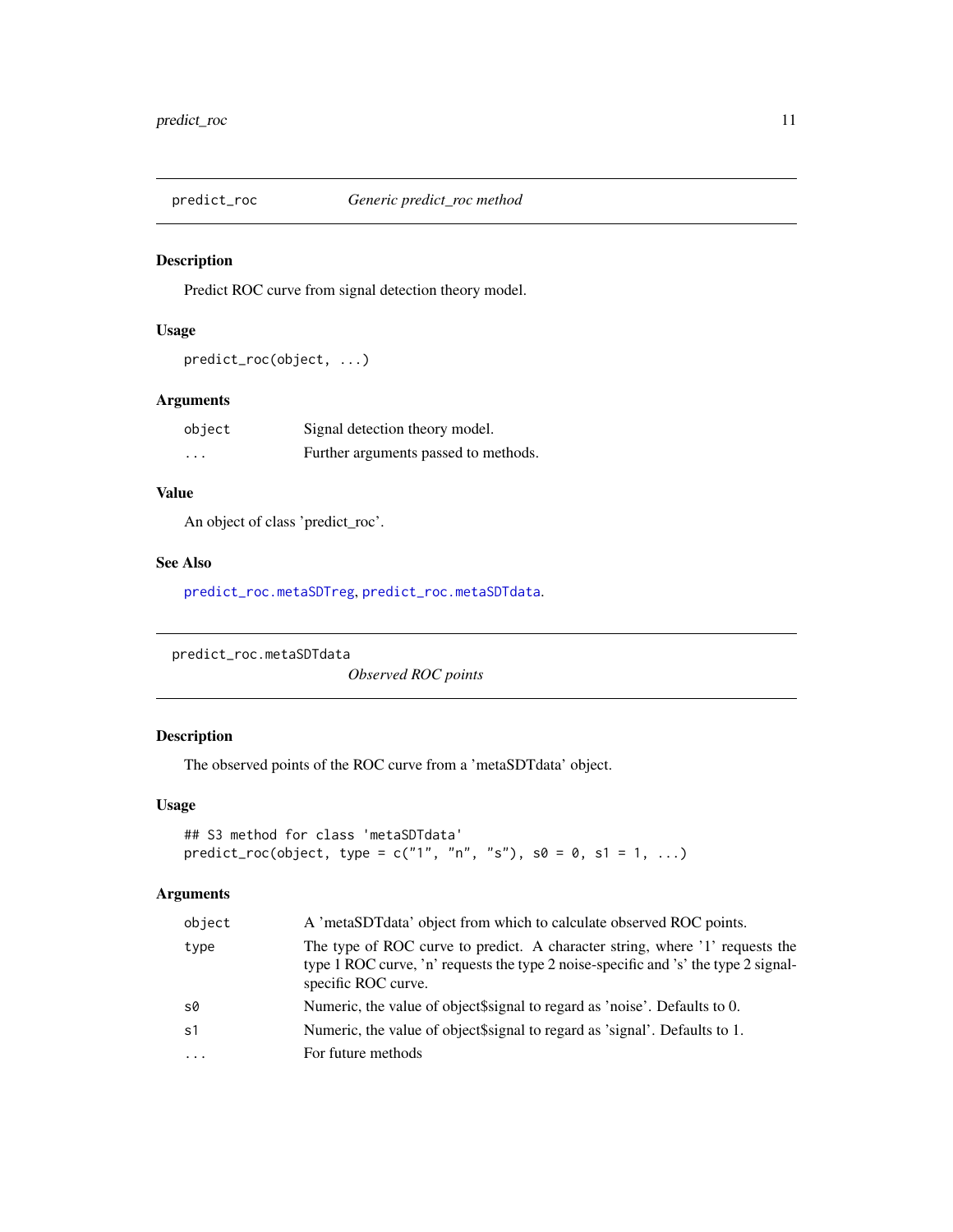#### <span id="page-11-0"></span>Details

Note that the type 1 ROC points arise by using each criterion in turn to decide between 'signal' and 'noise'. Since this involves also the type 2 thresholds, such a curve is also sometimes referred to as a 'pseudo' ROC curve.

#### Value

A matrix two-column matrix of class 'predict\_roc' with one row of c(FA, HR) per threshold (FA: False Alarm rate, HR: Hit Rate).

#### References

Maniscalco, B., & Lau, H. (2014). Signal Detection Theory Analysis of Type 1 and Type 2 Data: Meta-d , Response-Specific Meta-d , and the Unequal Variance SDT Model. In S. M. Fleming, & C. D. Frith (Eds.), The Cognitive Neuroscience of Metacognition (pp. 25 66). : Springer Berlin Heidelberg.

#### Examples

```
## Declare simulated data as metaSDTdata
metadata <- metaSDTdata(simMetaData, type1='resp', type2='conf', signal='S')
## Observed signal-specific ROC curve
```

```
signalROC <- predict_roc(metadata, type = 's')
```
<span id="page-11-1"></span>predict\_roc.metaSDTreg

*Predicted ROC curve*

#### Description

Predict ROC curves from metaSDTreg object.

#### Usage

```
## S3 method for class 'metaSDTreg'
predict\_roc(object, type = c("1", "n", "s"), so = 0, s1 = 1, ...)
```

| object | An object of class metaSDTreg.                                                                                                                                                                          |
|--------|---------------------------------------------------------------------------------------------------------------------------------------------------------------------------------------------------------|
| type   | The type of ROC curve to predict. A character string, where '1' requests the<br>type 1 ROC curve (the default), 'n' requests the type 2 noise-specific and 's' the<br>type 2 signal-specific ROC curve. |
| s0     | Numeric, the value of 'signal' to regard as 'noise'. Defaults to 0.                                                                                                                                     |
| s1     | Numeric, the value of 'signal' to regard as 'signal'. Defaults to 1.                                                                                                                                    |
| .      | For future methods                                                                                                                                                                                      |
|        |                                                                                                                                                                                                         |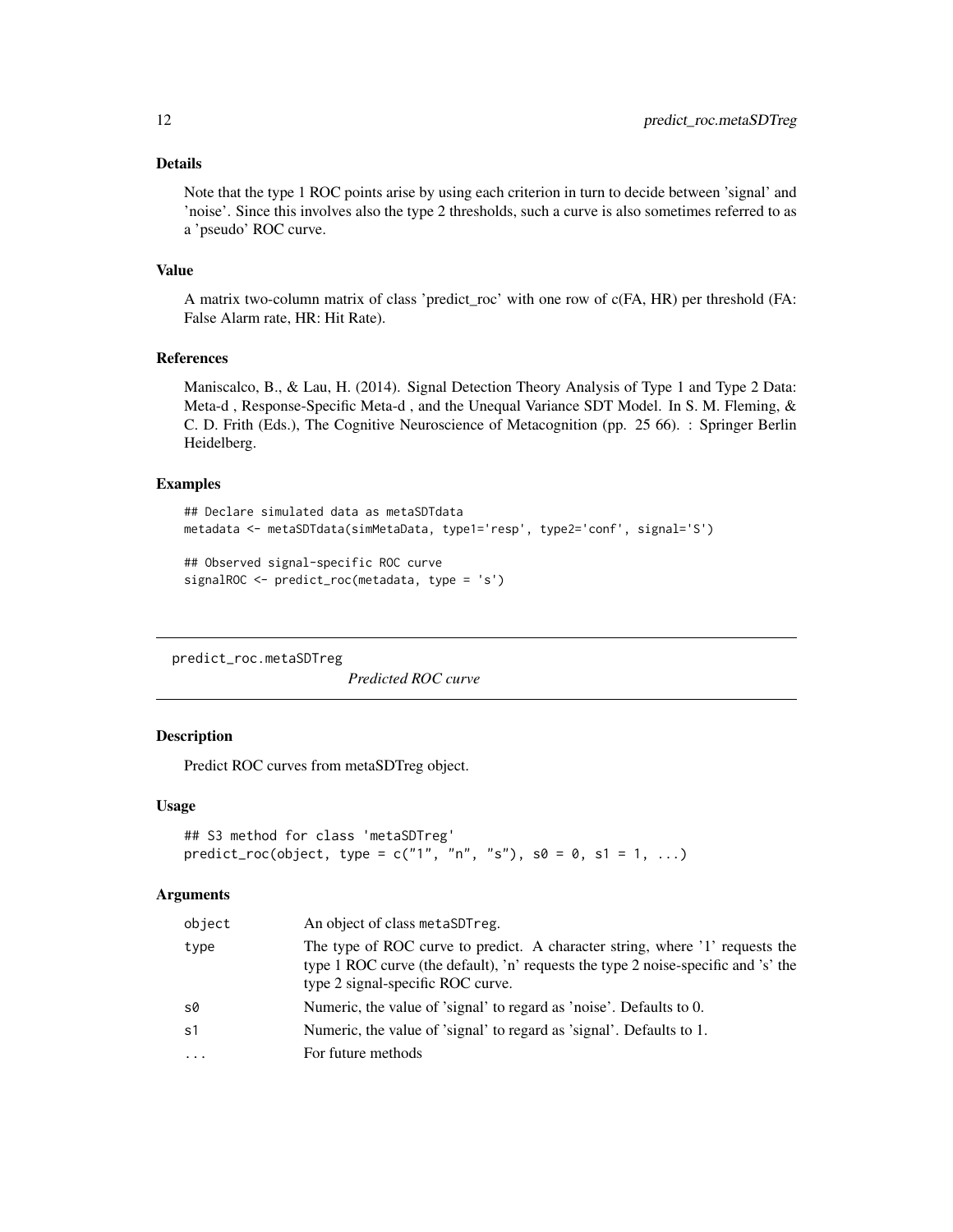#### <span id="page-12-0"></span>Details

The 'metaSDTreg' object given to the function must have named coefficients with names as they would be if metaSDTreg is run without user-supplied starting values.

A ROC curve is a 2-D curve parametrised by some x given by  $c(FA(x), HR(x))$  where FA is the false alarm rate and HR is the hit rate. For example, for type 1 ROC,

$$
FA(x) = 1 - pnorm(x - s0 * d),
$$
  

$$
HR(x) = 1 - pnorm(x - s1 * d),
$$

where  $d$  is the signal sensitivity.

Note that the predicted ROC curve is for a reference individual in the regression, i.e. additional covariates are not entered into the ROC so that reparametrisation of the 'metaSDTreg' model is needed to change predictions.

#### Value

A function of class 'predict\_roc' containing the appropriate ROC curve. This is a function of x which returns c(FA,HR), where FA is the false alarm rate and HR is the hit rate.

#### References

Maniscalco, B., & Lau, H. (2014). Signal Detection Theory Analysis of Type 1 and Type 2 Data: Meta-d , Response-Specific Meta-d , and the Unequal Variance SDT Model. In S. M. Fleming, & C. D. Frith (Eds.), The Cognitive Neuroscience of Metacognition (pp. 25 66). : Springer Berlin Heidelberg.

#### Examples

```
## Declare simulated data as metaSDTdata
metadata <- metaSDTdata(simMetaData, type1='resp', type2='conf', signal='S')
## Fit model to subset of data
fit \leq metaSDTreg(A \sim signal,
            data=metadata,
            subset = m \le 20## Model-predicted signal-specific ROC curve
signalROC <- predict_roc(fit, type = 's')
```
print.metaSDTdata *Print method for metaSDT data*

#### Description

Print method for metaSDT data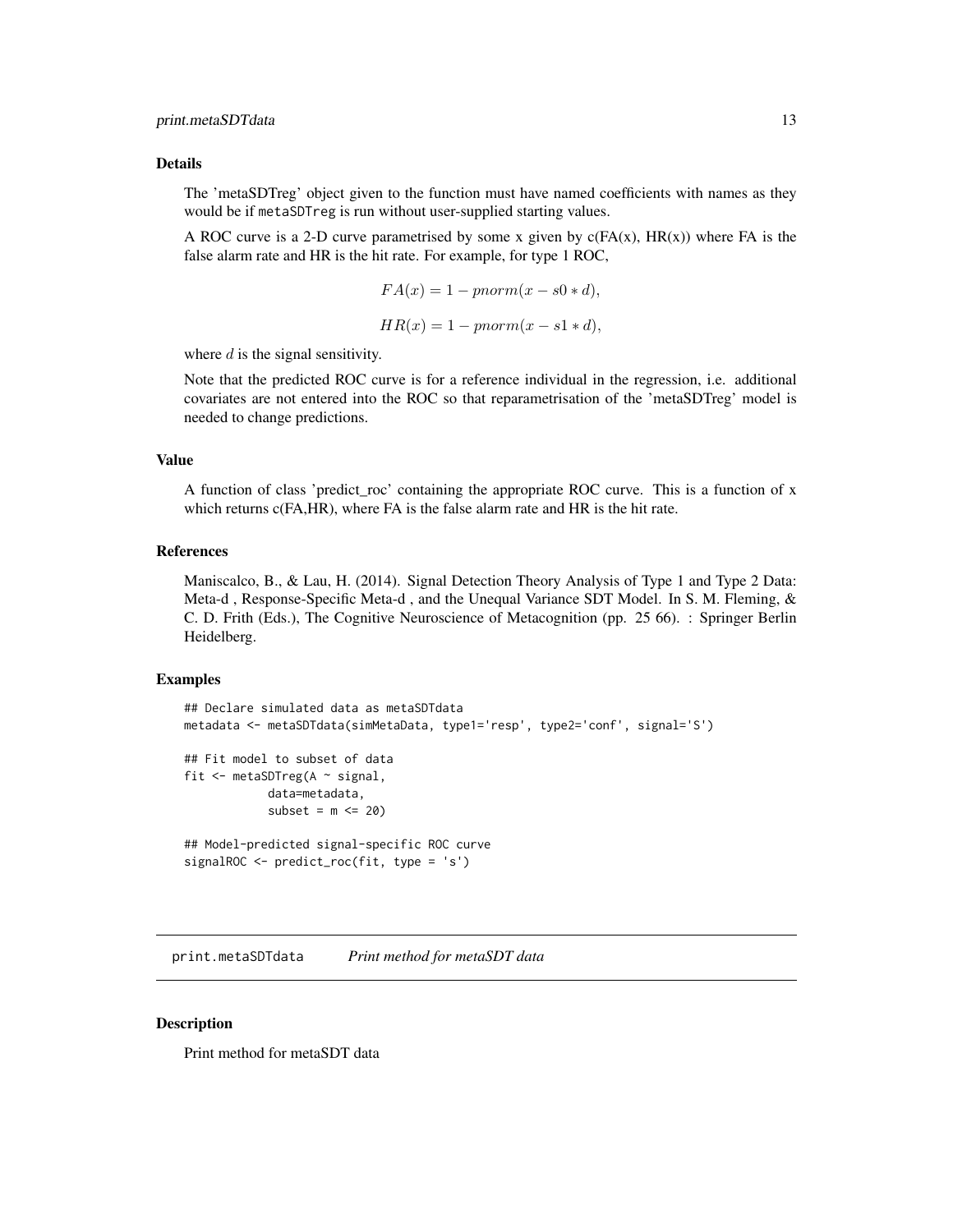#### Usage

```
## S3 method for class 'metaSDTdata'
print(x, \ldots)
```
#### Arguments

|          | The metaSDT data object.                        |
|----------|-------------------------------------------------|
| $\cdots$ | Additional arguments passed to print.data.frame |

#### Value

Invisible.

#### Examples

```
metadata <- metaSDTdata(simMetaData, type1='resp', type2='conf', signal='S')
print(metadata)
```
print.metaSDTreg *Print method for metaSDTreg*

#### Description

Print method for metaSDTreg

#### Usage

```
## S3 method for class 'metaSDTreg'
print(x, \ldots)
```
#### Arguments

| X        | An object of class metaSDTreg. |
|----------|--------------------------------|
| $\cdots$ | For future methods.            |

#### Value

Invisible.

```
## Declare simulated data as metaSDTdata
metadata <- metaSDTdata(simMetaData, type1='resp', type2='conf', signal='S')
## Fit model to subset of data
(fit <- metaSDTreg(A ~ signal,
            data=metadata,
            subset = m \leq 20)
```
<span id="page-13-0"></span>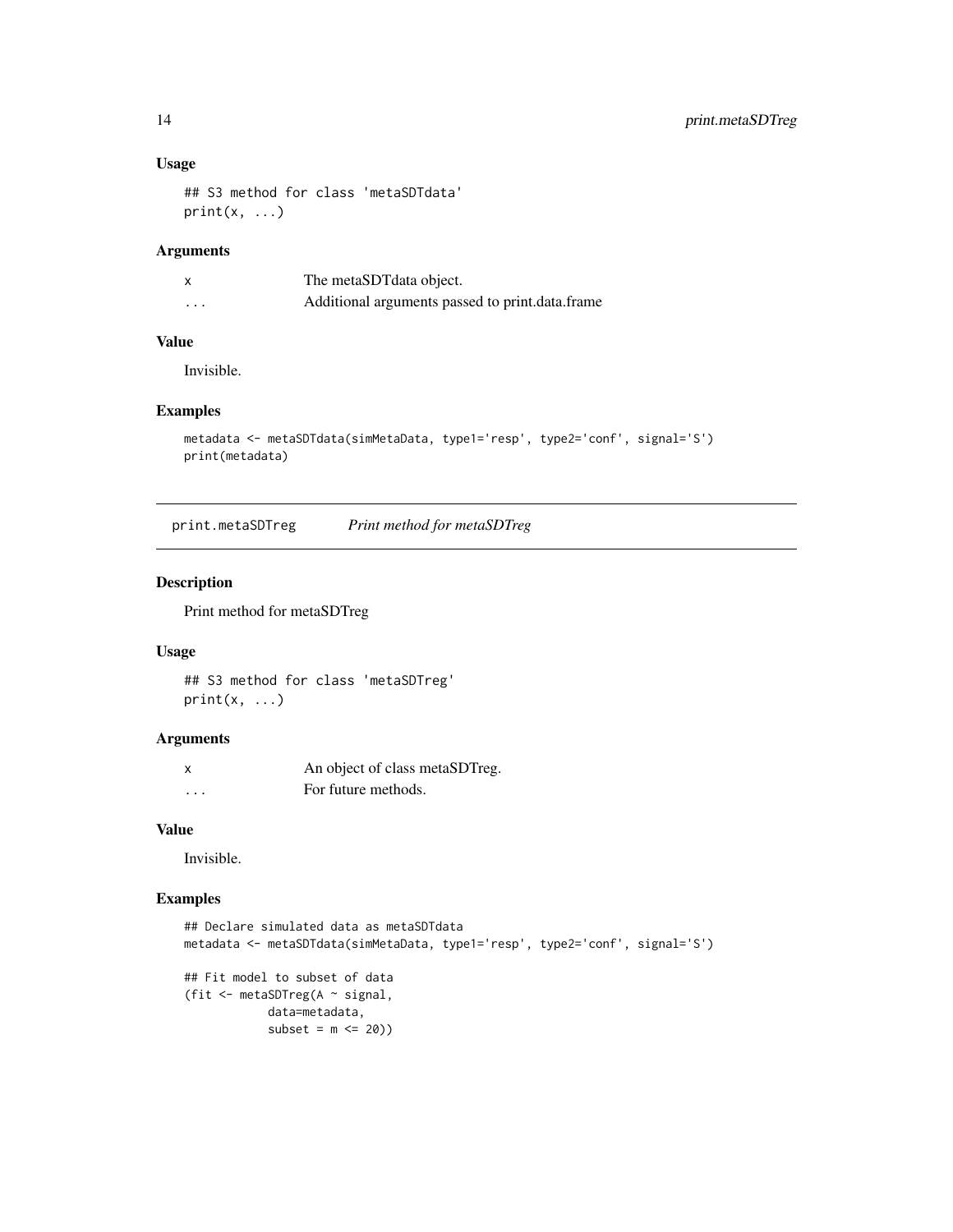<span id="page-14-0"></span>print.summary.metaSDTdata

*Print method for a summary.metaSDTdata object*

#### Description

Print method for a summary.metaSDTdata object

#### Usage

```
## S3 method for class 'summary.metaSDTdata'
print(x, \ldots)
```
#### Arguments

| X       | A metaSDTdata object. |
|---------|-----------------------|
| $\cdot$ | For future methods.   |

#### Value

Invisible.

#### Examples

```
metadata <- metaSDTdata(simMetaData, type1='resp', type2='conf', signal='S')
summary(metadata)
```
print.summary.metaSDTreg

*Print summary method for metaSDTreg*

#### Description

Print summary method for metaSDTreg

#### Usage

```
## S3 method for class 'summary.metaSDTreg'
print(x, \ldots)
```

| x | An object of class summary metaSDTreg. |
|---|----------------------------------------|
| . | For future methods.                    |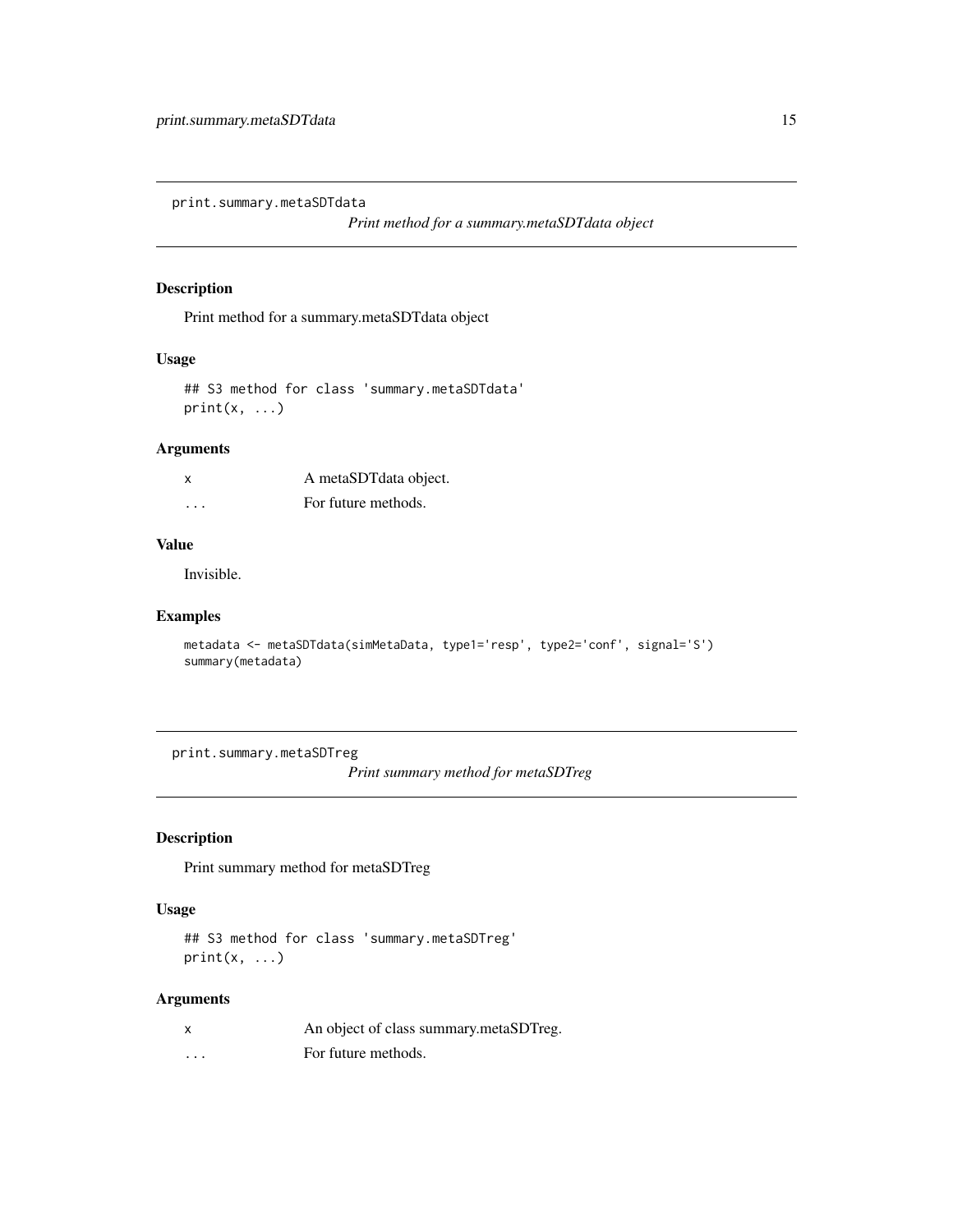#### Value

Invisible.

#### Examples

```
## Declare simulated data as metaSDTdata
metadata <- metaSDTdata(simMetaData, type1='resp', type2='conf', signal='S')
## Fit model to subset of data
fit <- metaSDTreg(A ~ signal,
            data=metadata,
            subset = m \le 20summary(fit)
```
simMetaData *Simulated metacognition experiment*

#### Description

Data is simulated from the meta-SDT model, formula (3)-(4) in Kristensen, Sandberg and Bibby (2020). The true values of the simulation parameters are  $c(tau.n.2=-0.5, tau.n.1=-0.2, theta=0,$ tau.s.1=0.8, tau.s.2=1, d.n=0.5, d=1, d.s=0.75).

#### Usage

simMetaData

#### Format

A data frame with 25000 obs. of 5 variables:

id Subject id.

m Observation id, within subject.

S Signal indicator (0 or 1).

resp Type 1 response (0 or 1).

conf Type 2 response, ordered  $(1, 2 \text{ or } 3)$ .

#### References

Kristensen, S. B., Sandberg, K., & Bibby, B. M. (2020). Regression methods for metacognitive sensitivity. Journal of Mathematical Psychology, 94. <doi:10.1016/j.jmp.2019.102297>.

<span id="page-15-0"></span>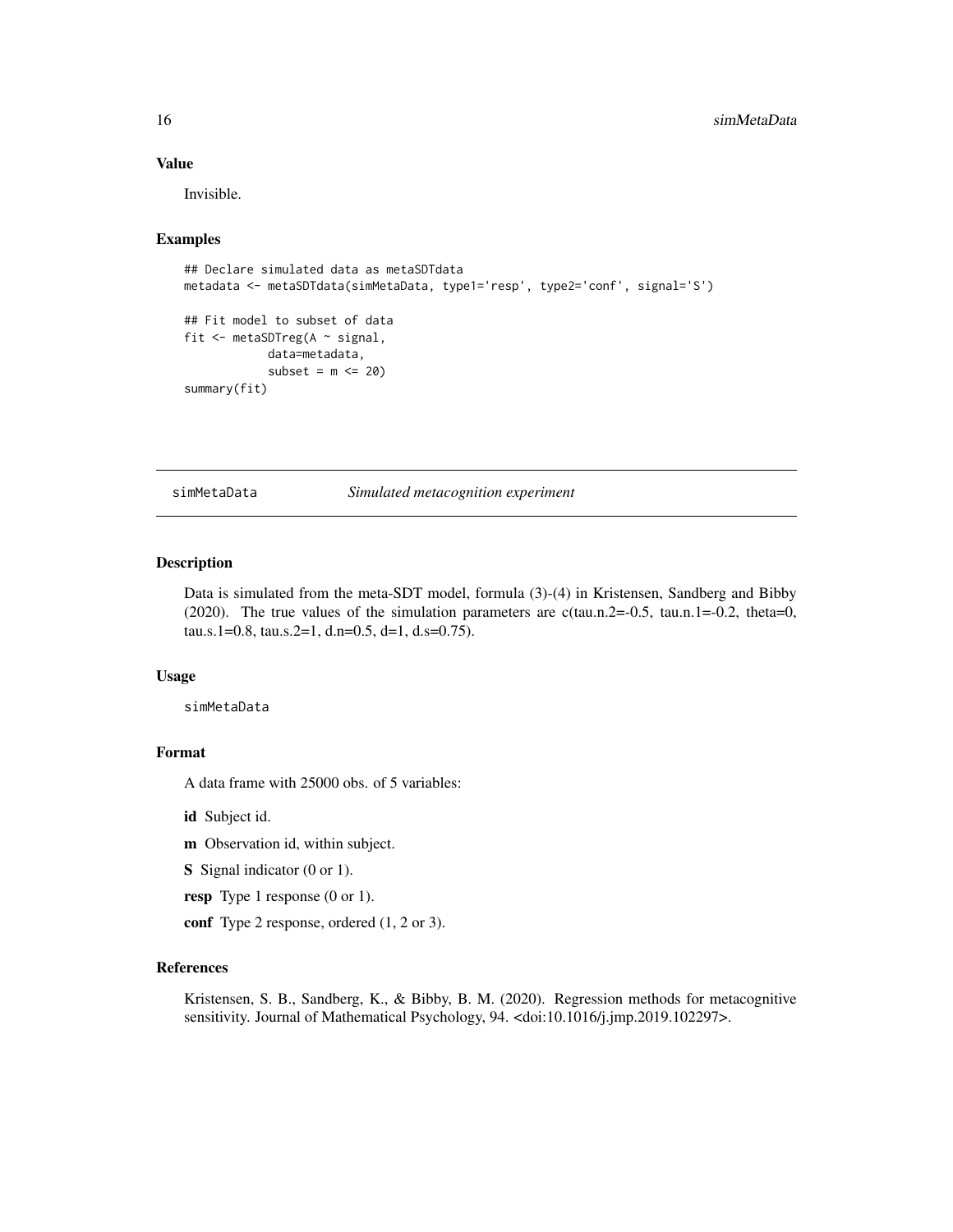<span id="page-16-0"></span>summary.metaSDTdata *Summarise a metaSDTdata object as a cognitive experiment.*

#### Description

Summarise a metaSDTdata object as a cognitive experiment.

#### Usage

```
## S3 method for class 'metaSDTdata'
summary(object, ...)
```
#### Arguments

| object                  | The metaSDT data object.                  |
|-------------------------|-------------------------------------------|
| $\cdot$ $\cdot$ $\cdot$ | Additional arguments. Presently not used. |

#### Value

A list with class 'summary.metaSDTdata' containing summaries.

#### Examples

```
metadata <- metaSDTdata(simMetaData, type1='resp', type2='conf', signal='S')
summary(metadata)
```
summary.metaSDTreg *Summary method for metaSDTreg*

#### Description

Summary method for metaSDTreg

#### Usage

```
## S3 method for class 'metaSDTreg'
summary(object, ...)
```

| object   | An object of class metaSDTreg. |
|----------|--------------------------------|
| $\cdots$ | For future methods.            |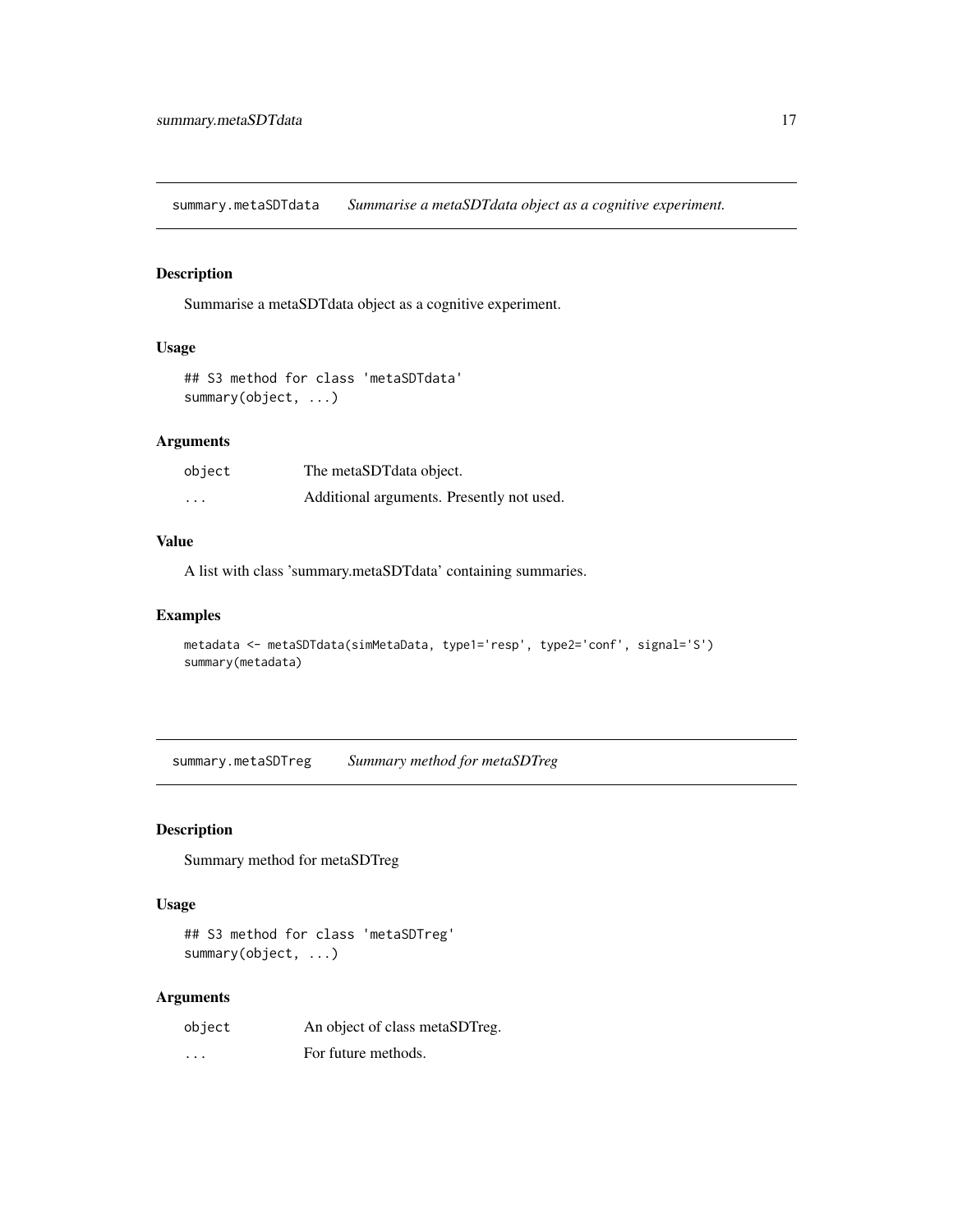#### <span id="page-17-0"></span>Value

A list with class 'summary.metaSDTreg' containing summaries.

#### Examples

```
## Declare simulated data as metaSDTdata
metadata <- metaSDTdata(simMetaData, type1='resp', type2='conf', signal='S')
## Fit model to subset of data
fit <- metaSDTreg(A ~ signal,
           data=metadata,
            subset = m \le 20)
summary(fit)
```
vcov.metaSDTreg *Variance-covariance method for metaSDTreg*

#### Description

Variance-covariance method for metaSDTreg

#### Usage

## S3 method for class 'metaSDTreg' vcov(object, ...)

#### Arguments

| object   | An object of class metaSDTreg. |
|----------|--------------------------------|
| $\cdots$ | For future methods.            |

#### Value

A matrix of variances and covariances.

```
## Declare simulated data as metaSDTdata
metadata <- metaSDTdata(simMetaData, type1='resp', type2='conf', signal='S')
## Fit model to subset of data
fit <- metaSDTreg(A ~ signal,
            data=metadata,
            subset = m \leq 20)
## Standard errors
sqrt(diag(vcov(fit)))
```